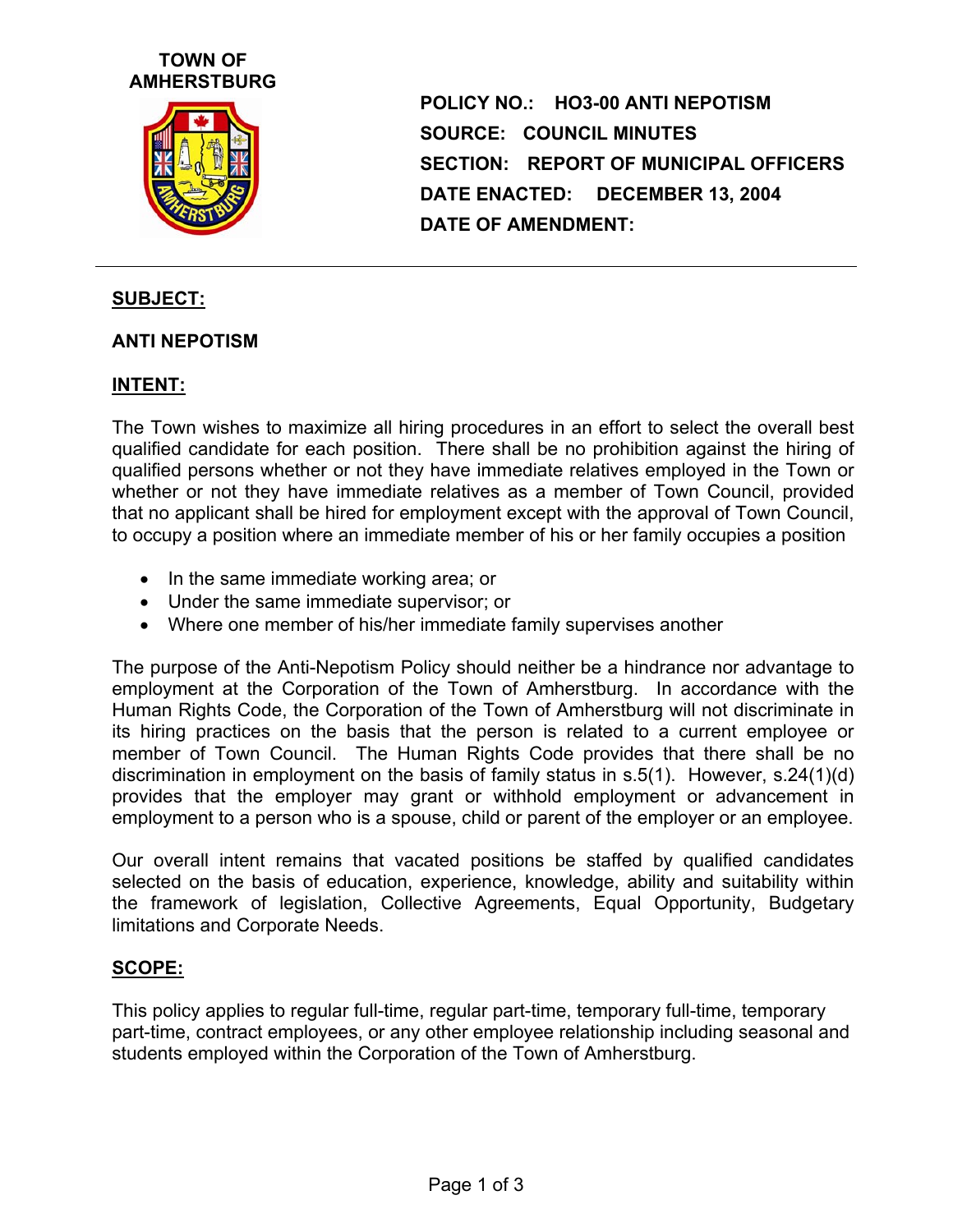## **DEFINITIONS**

For the purpose of this policy, "immediate relative" means the following:

*Parent:* refers to any person who is mother, father, stepmother or stepfather, foster mother or foster father.

*Child:* refers to a person born within or outside marriage and includes a person whom the parent has demonstrated a settled intention to treat as a child of his/her family and includes a stepchild or an adopted child.

*Spouse:* shall mean the person to whom a person is married or with whom the person is living in a conjugal relationship outside marriage, including same-sex partners.

# **PROCEDURES**

All applications received by recruitment will be processed in accordance with normal Human Resources procedures and practices; however, the Corporation does wish to ensure that employees are not placed in a position of being forced to choose between the interest of the Corporation and the immediate relative. Relatives of employees or Members of Council may be considered for hire based solely on qualifications under the provisions of this policy.

No employer or member shall deal with an application for employment submitted by his or her immediate relative.

The fact that a potential employee is related to an existing employee or Member of Council neither prejudices nor advances that person's hiring prospects.

Restrictions to employment, or advancement in employment, of immediate relatives will result only if the existing employee is promoted, or the proposed new employee is to be appointed, to a position where an immediate relative occupies a position:

- In the same immediate work area; or
- Under the same immediate supervisor; or
- Where one member of his/her immediate family supervises another

Concurrent with the Offer of Employment, the applicant completes the Family Relationship form; this form, signed by the applicant, indicates that in the event of a family relationship comments will be sought from the Chief Administrative Officer. This form shall stipulate "Approval from Council is required before hiring an applicant whose immediate family member works in the same immediate work area, under the same immediate supervisor or where one member of the family supervises another".